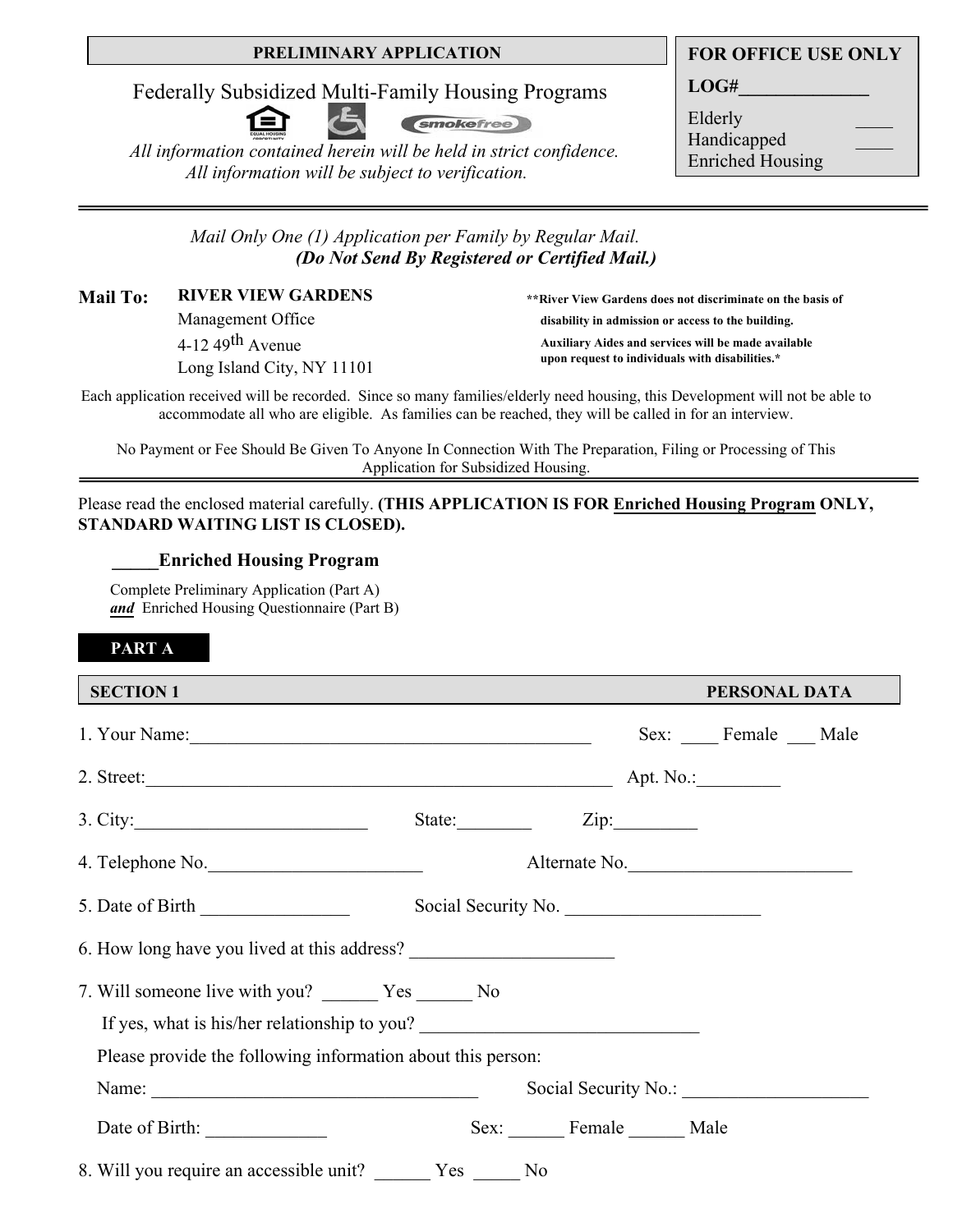# **INCOME INFORMATION:** Head of Household

| <b>Head of Household</b> | <b>Dollar Value</b> | Description |
|--------------------------|---------------------|-------------|
| Social Security/SSI      | $\mathbb{S}$<br>per |             |
| Pension                  | \$<br>per           |             |
| Employment               | \$<br>per           |             |
| Disability               | \$<br>per           |             |
| Interest/Dividends       | \$<br>per           |             |
| Other                    | per<br>ת.           |             |

# **INCOME INFORMATION: Second Person**

| <b>Second Person</b> | <b>Dollar Value</b>            | Description |
|----------------------|--------------------------------|-------------|
| Social Security/SSI  |                                |             |
| Pension              | \$<br>per                      |             |
| Employment           |                                |             |
| Disability           | $\frac{\text{ger}}{\text{er}}$ |             |
| Interest/Dividends   | \$<br>$per$ $\qquad \qquad$    |             |
| Other                | \$<br>per                      |             |

ASSET INFORMATION: Indicate Type of Account (Checking, Savings, Certificate of Deposit, and which person is the owner)

| <b>TYPE</b> | <b>BANK</b> | <b>ACCOUNT#</b> | <b>BALANCE</b> | <b>HEAD/OTHER</b> |
|-------------|-------------|-----------------|----------------|-------------------|
|             |             |                 |                |                   |
|             |             |                 |                |                   |
|             |             |                 |                |                   |
|             |             |                 |                |                   |
|             |             |                 |                |                   |
|             |             |                 |                |                   |
|             |             |                 |                |                   |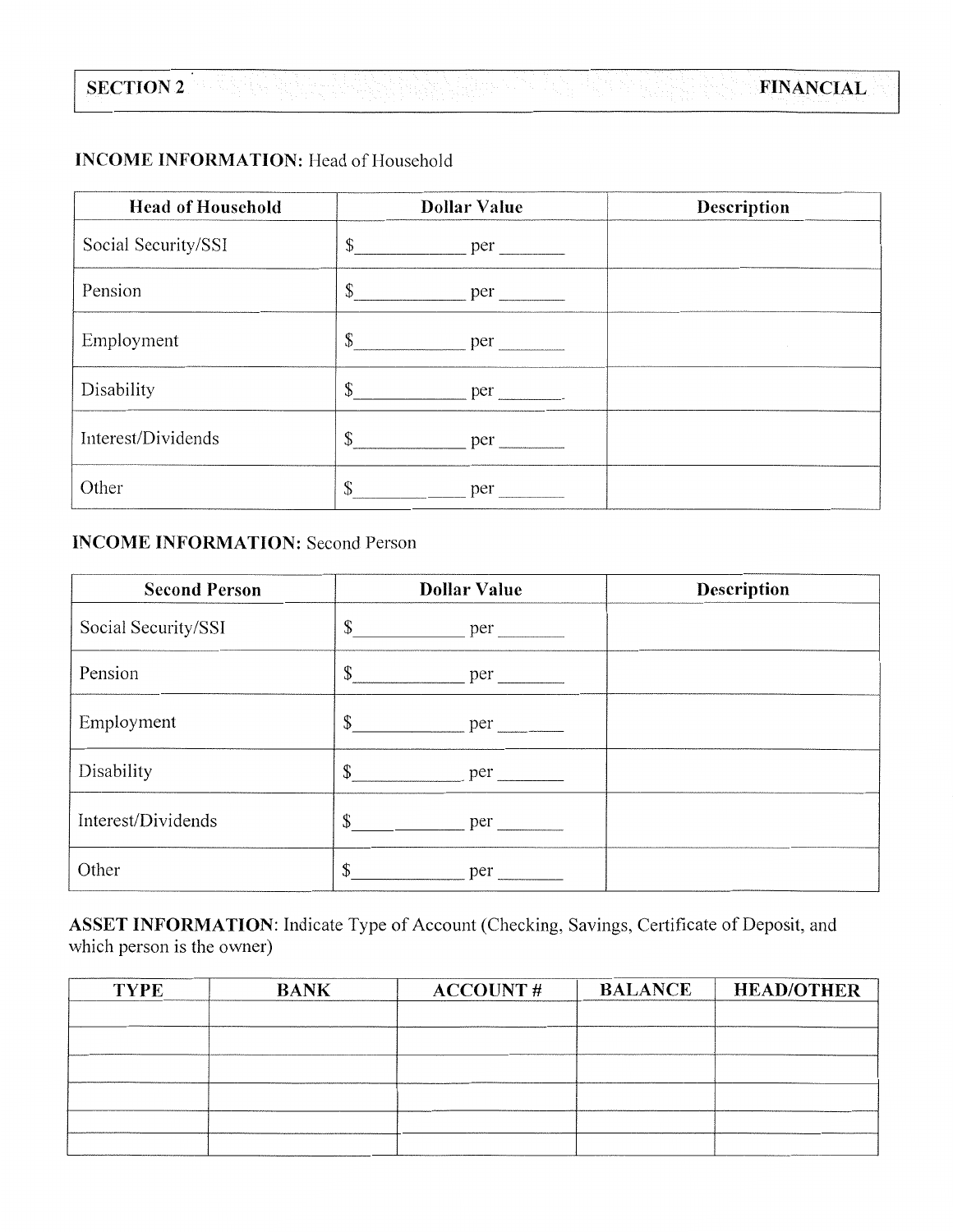| Other Assets: Value (\$): |                                                                                                     |
|---------------------------|-----------------------------------------------------------------------------------------------------|
|                           |                                                                                                     |
|                           | Has any family member disposed of any asset for less than fair market value during the past two (2) |
| $years?$ Yes No           |                                                                                                     |

## **Medical Expenses:**

What are the medical expenses anticipated to be paid by your household in the coming 12 month period?

(Do not include expenses that will be paid for you, or reimbursed by an \$ outside agency such as Medicare)

#### **Handicap Expenses:**

This question applies **Only** if a family member is Handicapped or Disabled. What are the medical expenses anticipated to be paid by your household in the coming 12 month period?

(Do not include expenses that will be paid for you, or reimbursed by an \$ outside agency such as Medicare)

Three personal references (Please note that letters from these references will be requested). Family/Friends Not Acceptable - (e.g. employers, doctors, social workers, clergyman, etc.)

| Name                                           | Address                                                                                                |  | Phone |  |
|------------------------------------------------|--------------------------------------------------------------------------------------------------------|--|-------|--|
| Name                                           | Address                                                                                                |  | Phone |  |
| Name                                           | Address                                                                                                |  | Phone |  |
|                                                |                                                                                                        |  |       |  |
|                                                | Do you currently use illegal drugs or abuse alcohol? Yes                                               |  | No    |  |
| state sex offender registration program?       | Are you or the other household member currently subject to a lifetime registration requirement under a |  |       |  |
|                                                | Head of Household: Yes No Other Household Member: Yes No                                               |  |       |  |
| Please list all states in which you have lived | Please list all states in which the other household member has lived                                   |  |       |  |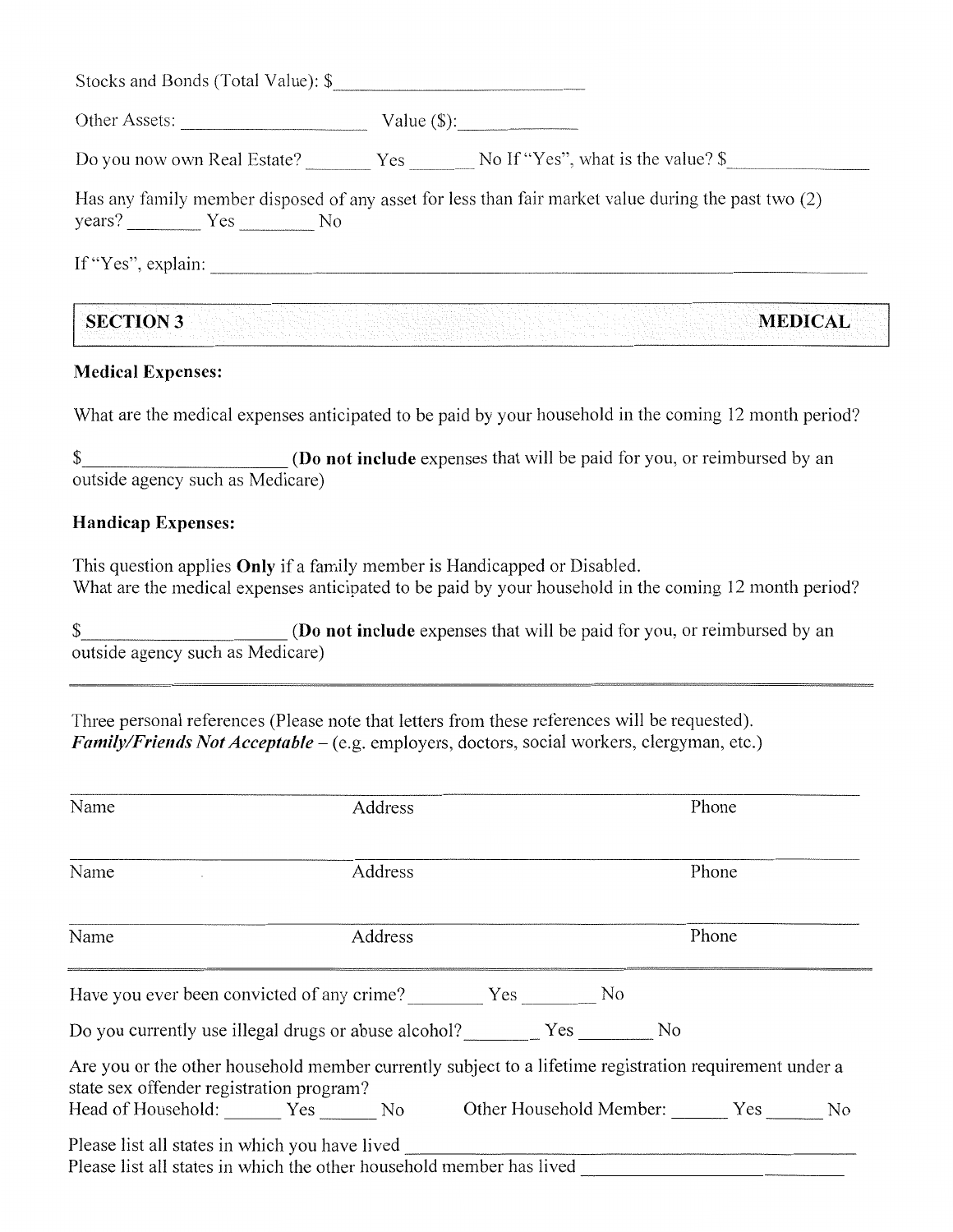# **Project Based or Tenant Based Subsidy**

| best of my knowledge.<br>of Title 18 of the U.S. Code. |                                            | WARNING: Willful false statements or misrepresentation are a criminal offense under section 1001                                                                                                              |
|--------------------------------------------------------|--------------------------------------------|---------------------------------------------------------------------------------------------------------------------------------------------------------------------------------------------------------------|
|                                                        |                                            |                                                                                                                                                                                                               |
|                                                        |                                            | I declare that I have not submitted more than one application and I am not included in anyone else's<br>application. I declare that the statements contained in this application are true and complete to the |
|                                                        |                                            | PLEASE DO NOT MAIL MORE THAN ONE APPLICATION PER FAMILY. IF MORE<br>THAN ONE APPLICATION IS RECEIVED, ALL APPLICATIONS SUBMITTED BY THE<br><b>FAMILY WILL BE DROPPED TO THE BOTTOM OF THE LIST!</b>           |
| Hispanic                                               |                                            | Other:                                                                                                                                                                                                        |
| Black (Non-Hispanic Origin)                            |                                            | Asian or Pacific Islander                                                                                                                                                                                     |
| White (Non-Hispanic Origin)                            |                                            | American Indian or Alaskan Native                                                                                                                                                                             |
|                                                        | identifies the Head of Household:          | Racial Group Identification (used for statistical purposes only). Please check one group which                                                                                                                |
|                                                        | affect the processing of this application. | The following information is required for statistical purposes so that the Department of HUD may<br>determine the degree to which its programs are utilized. This information must be completed. It will not  |
|                                                        |                                            | Telephone No. of Project Manager                                                                                                                                                                              |
|                                                        |                                            |                                                                                                                                                                                                               |
|                                                        |                                            |                                                                                                                                                                                                               |
|                                                        |                                            |                                                                                                                                                                                                               |
|                                                        |                                            | Do you live in Public Housing, State Housing, or Federal Housing and receive the benefit of a monthly                                                                                                         |

How did you hear about this Development?: \_\_ Sign posted on building \_\_ Newspaper

Local organization or church \_\_ Friend or family \_\_ Enriched Housing List

\_\_ Fair Housing Counseling Center \_\_ Other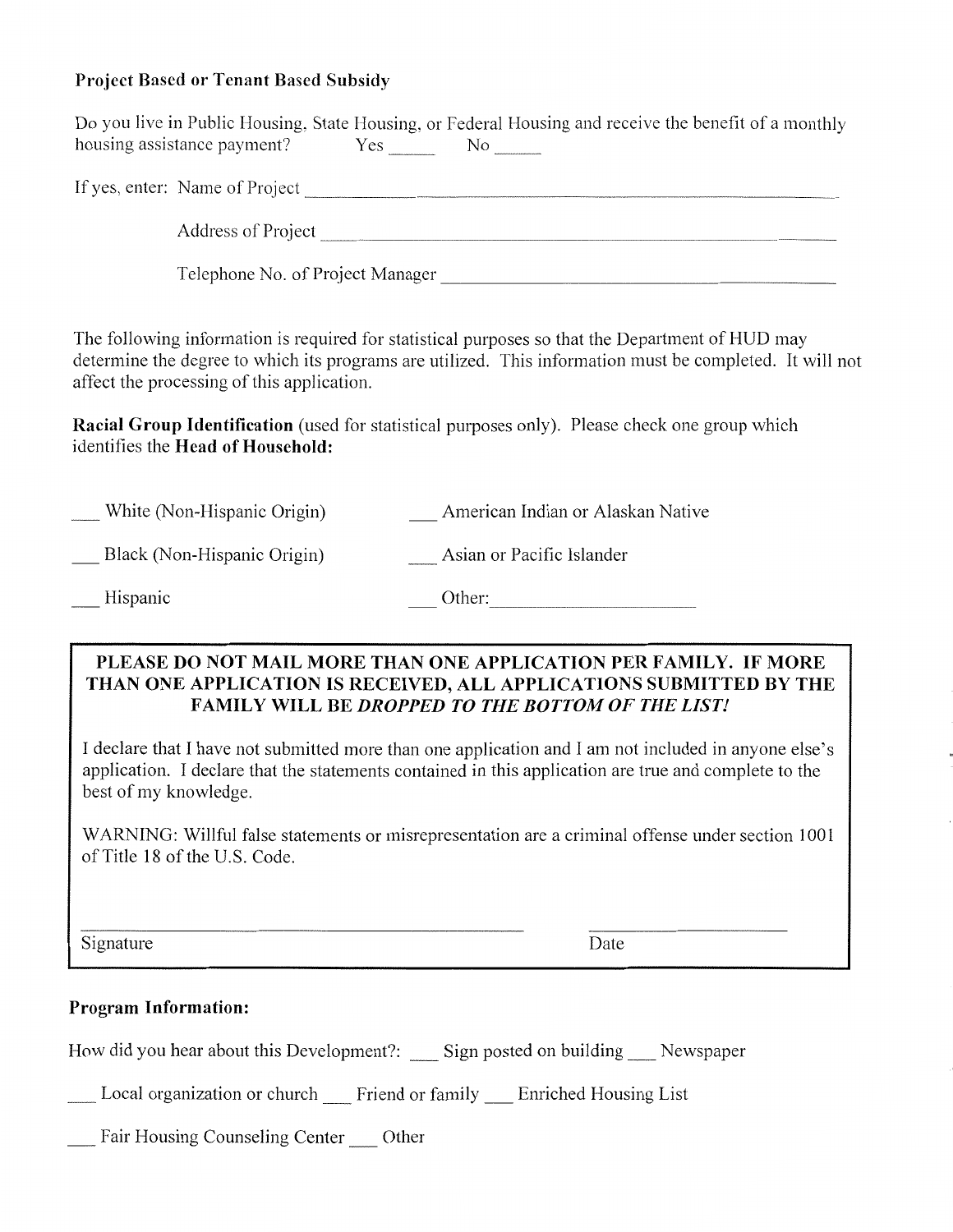# New York Foundation for Senior Citizens **Enriched Housing Program Summary**

#### **WHAT IS IT?**

A special program, it offers an enriched group living arrangement in the community as an alternative to institutionalization in nursing homes and domiciliary care facilities for the physically frail elderly over 65 whose independent functioning is no longer possible. These are individuals who need assistance in caring for themselves in order to continue to reside in their own homes. This enriched arrangement provides assistance in meal preparation, shopping, housekeeping and personal care necessary to enable them to continue living within the community.

#### **WHO SPONSORS IT?**

New York Foundation for Senior Citizens, Inc. (NYFSC) is a non-profit, non-sectarian social service agency. NYFSC conducts this program under contract with the New York State Department of Health.

#### **WHAT DOES THE PROGRAM OFFER?**

Each older person in the program has his or her own studio or one bedroom apartment. Enriched Housing residents benefit from shared group experience but each lives as independently as possible with a variety of home care and social services available as needed.

#### **WHERE ARE THE APARTMENTS? WHAT ARE THEY LIKE?**

They are located at River View Gardens, 4-12 49<sup>th</sup> Avenue, in Long Island City, a beautiful, elevator building for Section 202 PRAC eligible low income persons. Every Enriched Housing apartment has a fully equipped modern kitchen and a fully equipped modern bathroom. A communal dining area and socialization space are available for the residents of the program.

#### **WHAT SERVICES ARE PROVIDED FOR THE RESIDENTS?**

New York Foundation for Senior Citizens' homemaker/personal care and social service staff provide:

- Limited personal care.
- Help with laundry and housekeeping.
- Assistance in attending recreational activities.
- One hot cooked meal daily. Seven days a week the residents enjoy this meal together in the congregate dining room. Provisions are made for additional food needs. Residents are involved in menu-planning in consultation with a dietitian.
- Help in obtaining social services and transportation for medical care.
- Staff can be reached around the clock in case of emergency.

#### **WHO IS ELIGIBLE?**

To be eligible, applicants must meet certain age, health and income requirements.

Age: Applicants must be 65 years of age or older.

Health: The older person must be functionally impaired but must not require full-time personal care or skilled nursing care. For instance, the older person may need help with shopping or cooking, but should be able to feed him or herself. The older person may need help getting in or out of the tub but should be able to wash him or herself.

Income: Applicants may not have an income of more than \$46,700.00 a year from all sources, \$53,400.00 a year per couple.

#### **WHAT IS THE COST?**

This is a non-profit program. The minimum fee for the Enriched Housing program, including rent, food, utilities and services is \$1,309.00 a month. A special Enriched Housing program SSI supplement up to \$1,535.00 per month is available for persons whose income falls below the cost of the program's services and who are otherwise financially eligible. Fees for persons with monthly income above \$1,555.00 will be determined on a sliding scale.

#### **HOW DOES ONE APPLY?**

To apply fill out Part A & Part B of application.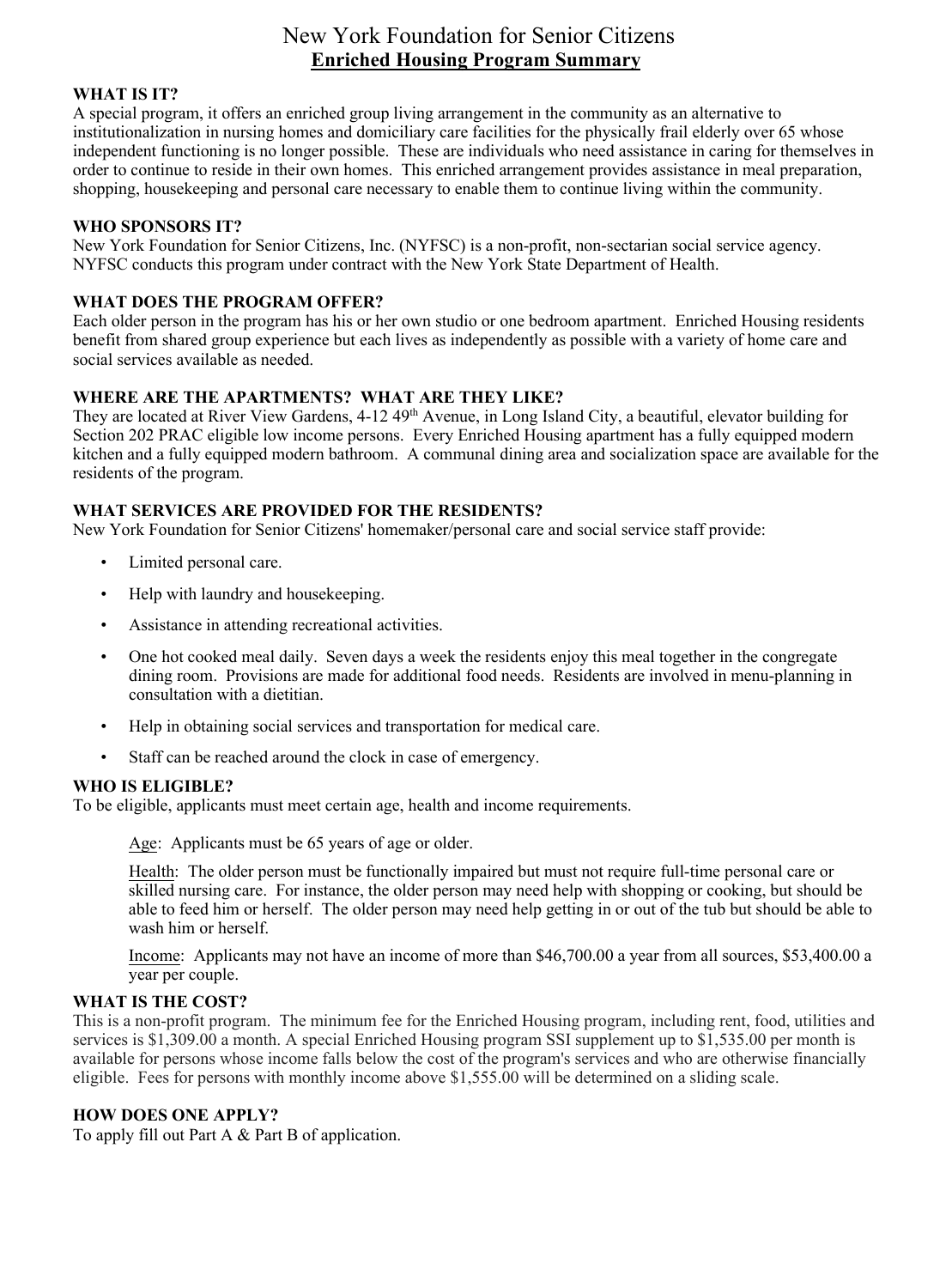#### **PART B**

# **ENRICHED HOUSING QUESTIONNAIRE**

PLEASE NOTE: Apply for either the Enriched Housing, which provides support services, or Standard Housing Program. To apply for Enriched Housing; complete information on this sheet, Part B, as well as the Preliminary Application, Part A.

Please read enclosed information on the Enriched Housing Program before filling out this application. To apply for the Enriched Housing Program, please answer all the questions listed below:

| SECTION 1 And the second control of the second control of the second control of the second control of the second control of the second control of the second control of the second control of the second control of the second |                          | ASHARATA                                             | PERSONAL DATA       |
|--------------------------------------------------------------------------------------------------------------------------------------------------------------------------------------------------------------------------------|--------------------------|------------------------------------------------------|---------------------|
|                                                                                                                                                                                                                                |                          |                                                      | Social Security No: |
|                                                                                                                                                                                                                                |                          |                                                      |                     |
| City: $\qquad \qquad$ State: $\qquad \qquad$ Zip:                                                                                                                                                                              |                          |                                                      |                     |
| 4. How long have you lived at this address? Day Tel. No. 2008. Day Tel. No.                                                                                                                                                    |                          |                                                      |                     |
| 5. Date of Birth:                                                                                                                                                                                                              | Sex: Female _______ Male |                                                      |                     |
| 6. Emergency Contacts:                                                                                                                                                                                                         |                          |                                                      |                     |
| Name                                                                                                                                                                                                                           | Address                  |                                                      | Phone               |
| Name                                                                                                                                                                                                                           | Address                  |                                                      | Phone               |
| <b>SECTION 2</b>                                                                                                                                                                                                               |                          | <u>KARA PERTAMPAT SERI BERGERAN MENERAL PERTAMPA</u> | PRESENT HOUSING     |
| <b>Present Housing Type:</b>                                                                                                                                                                                                   |                          |                                                      |                     |
| ___ Apartment Building                                                                                                                                                                                                         |                          |                                                      |                     |
| __ Hotel                                                                                                                                                                                                                       |                          |                                                      |                     |
| Adult Home                                                                                                                                                                                                                     |                          |                                                      |                     |
|                                                                                                                                                                                                                                |                          |                                                      |                     |
| Do you receive Medicare: _____ Yes ___ No                                                                                                                                                                                      |                          |                                                      |                     |
| If "Yes" your Medicare number:                                                                                                                                                                                                 |                          |                                                      |                     |
| Do you receive Medicaid: _____ Yes _____ No                                                                                                                                                                                    |                          |                                                      |                     |
| If "Yes" your Medicaid number:                                                                                                                                                                                                 |                          |                                                      |                     |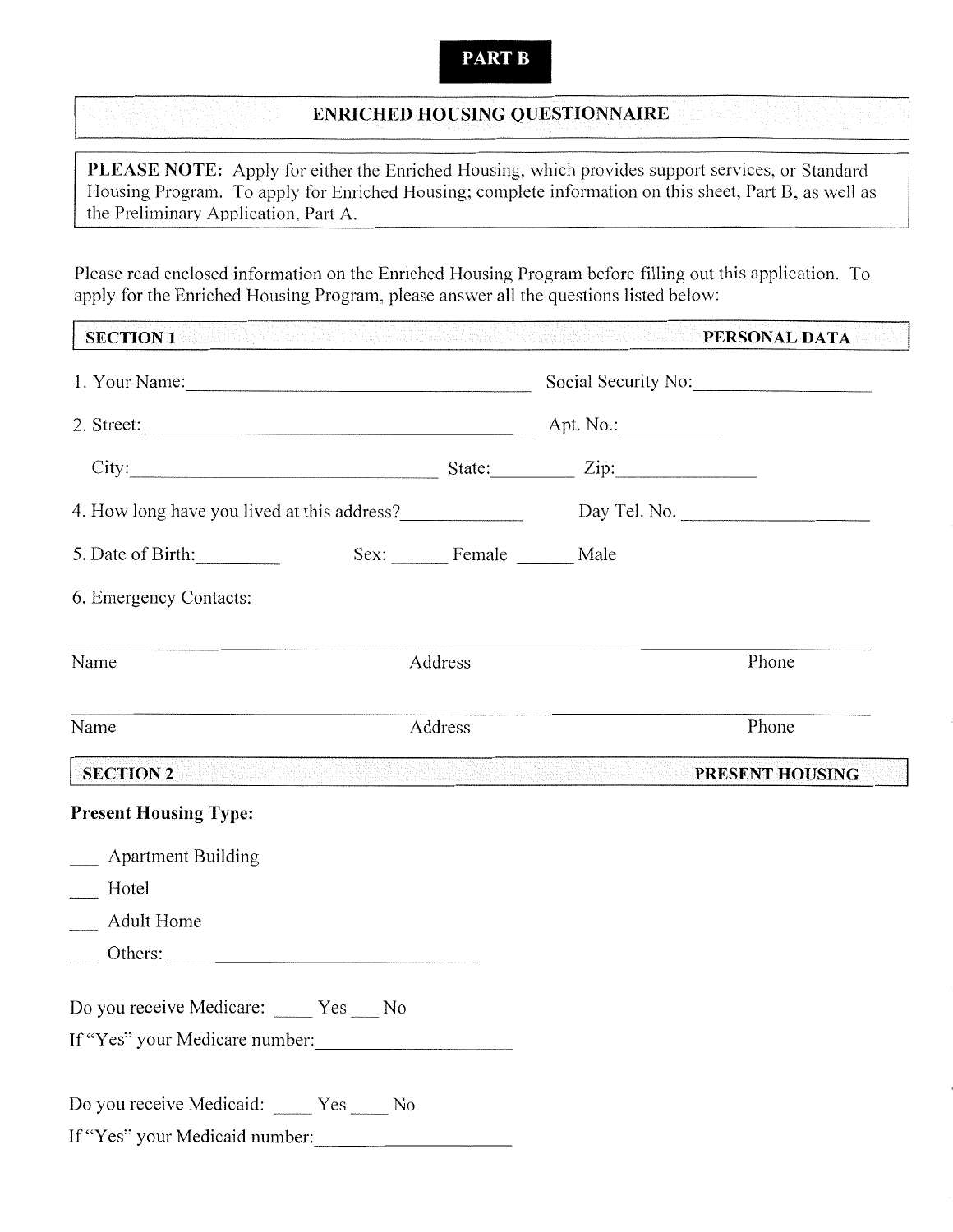# **SECTION 3**

Describe your ability to function in the following areas:

# A. Personal activities of daily living:

# 1. Walking

- Independently, without assistance device
- With difficulty, with or without assistance device
- With continuous physical support (e.g. cane or walker)
- Require wheelchair
	- If an assistance device is used, indicate type:

**FUNCTIONAL ABILITY** 

## 2. Use of Wheelchair

- Independently, with or without powered chair
- Require assistance in difficult maneuvering
- Require total assistance

# 3. Bathing:

- No assistance
- Need assistance

# 4. Dressing:

- Dress self
- Need assistance
- Have to be dressed

# 5. Medications:

No assistance

Need assistance

# 6. Grooming:

No assistance

Need minor assistance (e.g. help with washing hair, trimming toenails)

Need total assistance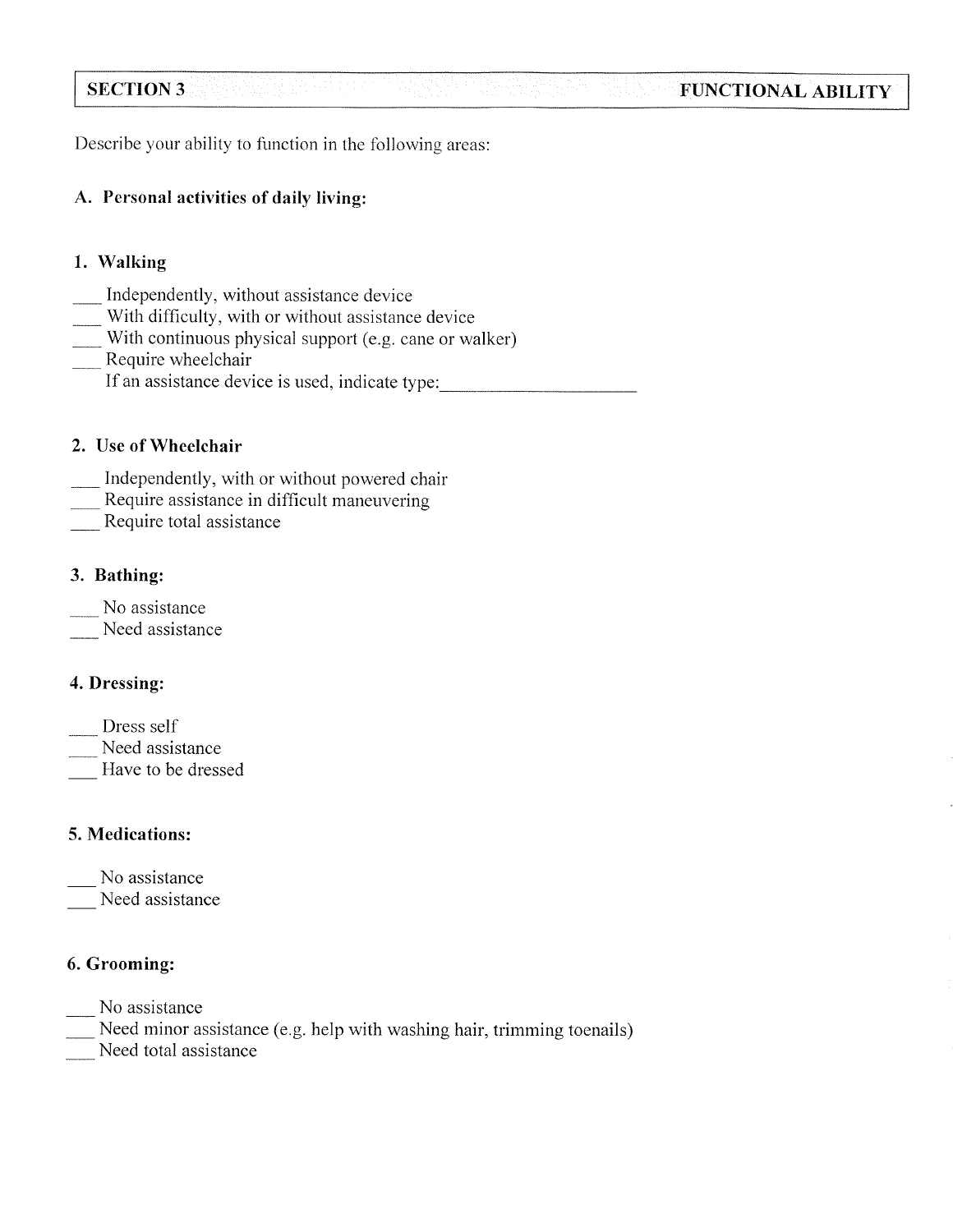#### **SECTION 3** FUNCTIONAL ABILITY (CONTINUED)

#### 7. Preparing Meals:

No assistance

Need assistance

## 8. Shopping:

No assistance

Need assistance

#### **SECTION 4 SENSORY ABILITY**

#### Sight

# Hearing

- Good (with or without correction)
- Vision adequate unable to read/see details
- Vision limited
- **Blind**
- Good
- Hearing slightly impaired
- Limited hearing (e.g. must be spoken to loudly)
- Virtually/completely deaf

#### **SECTION 5 DAILY FUNCTIONING**

Domestic Activities of Daily Functioning:

| Do you currently receive housekeeping, home assistance or assistance or any other housekeeping or |  |  |  |  |
|---------------------------------------------------------------------------------------------------|--|--|--|--|
| personal care services? Yes No                                                                    |  |  |  |  |

If "Yes", specify type or types of services your receive:

How often do you receive these services?

Name of Agency:

# 1. House Cleaning:

- Need no assistance
- Need some assistance
- Need total assistance
- 2. Laundry:
- Need no assistance
- Need some assistance
- Need total assistance